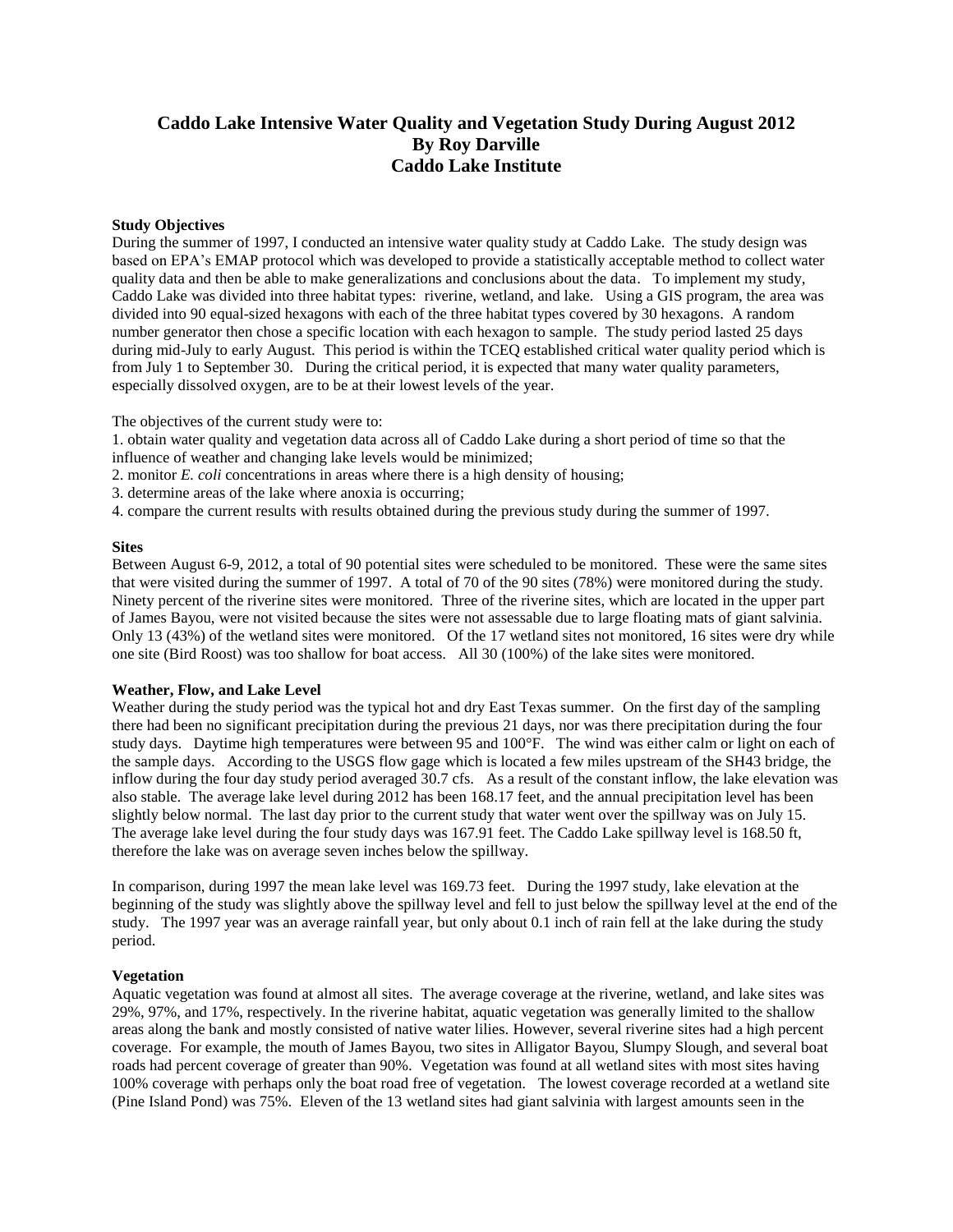Clinton Lake, Carter Lake, and James Bayou areas. The other sites had smaller amounts of giant salvinia. *Hydrilla* was seen at 7 of the 13 wetland sites. Water hyacinth was seen at only four wetland sites. The two wetland sites in Harrison Bayou were the most diverse in that eight different aquatic vegetation species were seen. Fifteen of the lake sites had aquatic vegetation with bald cypress and native water lilies the most common species. A couple of the lake sites, for example Goose Prairie near Cripp's Camp, were really more of a wetland site and had very high coverage of aquatic vegetation.

#### **Water Temperature**

The TCEQ standard for temperature in segment 0402 (Big Cypress Bayou) is less than 93°F (33.9°C), while the standard for segment 0401 (Caddo Lake) is 90°F (32.2°C). The mean water temperature at all sites combined was 30.7°C. The wetland habitat had the lowest mean water temperature (27.7°C), while the lake habitat had the highest mean water temperature (31.9°C).

# **Dissolved Oxygen**

The TCEQ standard for dissolved oxygen in segment 0402 (Big Cypress Bayou) and for segment 0401 (Caddo Lake) is 5.0 mg/L. The average dissolved oxygen for all sites combined was 4.9 mg/L with a range of dissolved oxygen of 0.3 to 13.1 mg/L. There was a significant difference in the dissolved oxygen concentrations at the three habitat types: riverine  $-4.0$  mg/L, wetland  $-1.7$  mg/L, and lake  $-7.0$  mg/L. In the riverine habitat, there were 13 sites that had dissolved oxygen less than 5.0 mg/L. None of these sites were in the main channel of Big Cypress Bayou, but were in smaller channels like Alligator Bayou and Stumpy Slough where the coverage of aquatic vegetation was often high. Seven of the lake sites had dissolved oxygen less than 5.0 mg/L. Of these sites was in the mouth of James Bayou and was near a large mass of aquatic vegetation. One site was close to the Caddo Lake dam and was in an aquatic vegetation bed. One site was in Goose Prairie which should be classified as a wetland. One site was near Sand and Twin Islands and was also in an aquatic vegetation bed. Two lake sites, along the South Shore and near Tar Island, had low dissolved oxygen. The low values cannot be explained by the presence of high coverage by aquatic vegetation. The total depths at these sites were about 1.5m, so these sites have lake-like characteristics.

If anoxia is defined as dissolved oxygen concentrations of 0.5 mg/L or less, then 50% of the wetland sites were anoxic, 1 riverine site (in the boat road near Mossy Brake) was anoxic, and none of the lake sites were anoxic. Thus, most of the anoxia is occurring in the wetland areas of Caddo Lake. The riverine sites that had low oxygen concentrations also were characterized as having high aquatic vegetation coverage. The wetland sites that were anoxic had greater than 90% aquatic vegetation cover. These plants are mostly the floating type which block sunlight from entering the water column and thus decreases algae photosynthesis. The wetland sites also experience a high level of BOD from decaying vegetation which removes oxygen from the water column. It was somewhat surprising to find only medium levels of oxygen at the riverine sites. One reason for this finding might be due to low inflow into the lake. Also, many of the riverine sites had significant amounts of floating aquatic vegetation which limits oxygen production by photosynthesis and oxygen input from the atmosphere. Thirteen of the lake sites had oxygen percent saturations above 100%. The lake water was a dark green color indicating that an algal bloom was occurring. A pH value of greater than 8.0 in the lake also support this conclusion as high photosynthesis rates increase pH values.

# **pH**

The TCEQ standard for pH in segment 0402 (Big Cypress Bayou) is 5.5-8.0, while the standard for segment 0401 (Caddo Lake) is 5.5-9.0. The average pH during the study was 7.2, and pH ranged from a minimum of 5.8 to a maximum of 9.1. The mean pH for the three habitat types was riverine  $-6.6$ , wetland  $-6.2$ , and lake  $-8.1$ . Thus, the wetland sites had the lowest pH values on average. Riverine sites and wetland sites had very consistent pH values; the riverine sites had pH values between 6.3 and 6.9 and the wetland sites had pH values between 5.8 and 6.7. The lake sites had the highest pH range of 6.5 to 9.1. The higher pH at the lake sites was due to high photosynthesis levels by algae.

There was one pH exceedance in the lake. A pH of 9.1 was measured at site along the north shore of the lake. There were no exceedances in the riverine habitat.